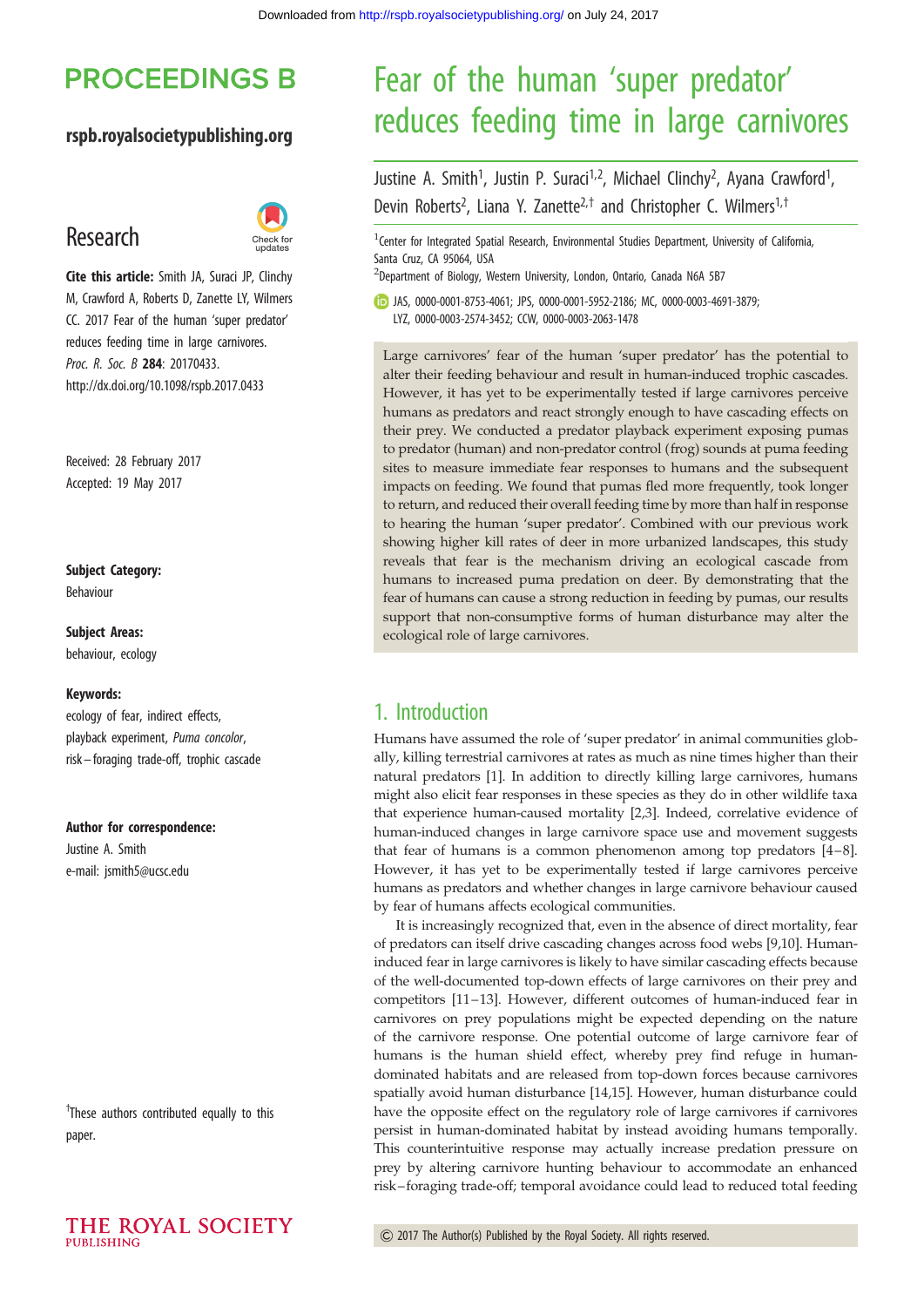2

time at a kill, which would require increased kill rates to compensate for lost energetic return from each kill. As land is increasingly transformed by anthropogenic development, quantifying how the fear of humans affects interactions between large carnivores and their prey is essential to understanding novel ecological dynamics emerging in human-dominated landscapes [[7,11,16](#page-3-0)].

We previously reported that pumas (Puma concolor) in the Santa Cruz Mountains of Central California spent less time at kill sites in more residential areas and increased kill rates of prey [\[5\]](#page-3-0). This increased kill rate could potentially be explained by altered prey communities in human-dominated habitats (either from a perceived human shield or access to anthropogenic food subsidies) leading to more vulnerable [\[17](#page-3-0)] or available [\[18](#page-4-0)] prey. However, if reduced time at kill sites near residential development is fear-induced, it could also result in increased kill rates to compensate for reduced energy gained per individual predation event. Here, we experimentally test whether pumas exhibit fear responses to the human 'super predator' and whether changes in puma feeding behaviour in response to human-induced fear can explain our previously reported differences in puma feeding time and kill rate between areas of high and low human presence in the Santa Cruz Mountains [[5](#page-3-0)]. To our knowledge this is the first direct experimental test of whether large carnivores respond fearfully to human presence, and whether this response has measurable ecological consequences.

To test the relationship between fear of humans and feeding behaviour, we executed a playback experiment on wild pumas. Predator playback experiments have been used to substantiate fundamental ecological relationships [\[19](#page-4-0)], including that the fear of predation reduces reproductive success in birds [\[20](#page-4-0)], that fear can have cascading impacts on animal communities [[10\]](#page-3-0), and that mesocarnivores exhibit heightened fear responses to human 'super predators' relative to non-human predators [\[3](#page-3-0)]. However, no study has linked the fear of humans to feeding behaviour in large carnivores. Our study builds on protocols used in over 200 predator playback experiments [\[19](#page-4-0)]. Hearing a predator vocalization signals to prey the direct presence of the predator in relatively close proximity, which is why simulating this using audio predator playbacks provides such a powerful means of directly testing fear responses [\[3,](#page-3-0)[19,21](#page-4-0)]. Previous experiments have established that prey hunted by the human 'super predator' react to human vocalizations just as prey react to the vocalizations of any other predator [\[3](#page-3-0)], demonstrating that assessing responses to human vocalizations provides the means to directly test the prey's perception of humans as predators, rather than humans as simply a source of noise and disturbance (sensu [\[4\]](#page-3-0)). Our experimental approach correspondingly allows us to make direct inferences concerning fear of the human 'super predator' and the resulting consequences of anthropogenic disturbance on risk– foraging trade-offs in a large carnivore. Combined with our previous work [\[5\]](#page-3-0) our study reveals an ecological cascade from humans to increased predation on deer mediated by fear.

### 2. Methods

Our experiment was part of a long-term study on puma ecology in the Santa Cruz Mountains of Central California, USA [[5,6\]](#page-3-0). The region has a Mediterranean climate characterized by a rainy season in winter and dry season in summer. Habitat types include mixed hardwood forest, redwood forest, chaparral and grassland. The Santa Cruz Mountains are heavily impacted by human use, particularly residential development and outdoor recreation. Puma exposure to humans here is thus commonplace; all pumas in this study have housing developments in their home range (mean: 21.7 houses  $km^{-2}$ ) and kill and cache prey as close to 5 m from people's homes [\[5](#page-3-0)]. Pumas have a good reason to be fearful of humans in this region, as they were bounty hunted in California for decades and even today humans are their primary source of mortality in the Santa Cruz Mountains (Wilmers unpublished data).

We conducted a playback experiment on pumas at their active kill sites. We first located puma kill sites from recent GPS tracks of collared individuals (IACUC no. WILMC1011). We downloaded recent GPS locations successfully transmitted through GSM or Iridium technologies and identified potential fresh kill sites as clusters of locations within 100 m of one another that occurred between sunset and sunrise. We field-investigated potential kill sites that were no more than 3 days old and at which the puma was present the previous night. If a fresh kill was found, we tied the carcass down so it could not be dragged out of the view of our cameras. Any behavioural effects of tying down the carcass were experienced for both control and experimental playback treatments, therefore baseline disturbance levels should not influence the relative difference in response between treatments.

To test whether pumas fear humans and quantify the cost of this fear, we broadcast predator (human) or non-predator (Pacific tree frog, Pseudacris regilla) playbacks at puma kill sites following well-established experimental methods [[10](#page-3-0)[,19,20](#page-4-0)]. Tree frog vocalizations provide an ideal control – like humans, tree frogs occur throughout the study area, but unlike humans they are neither predators, prey, nor competitors of pumas, and thus represent an equally familiar but benign stimulus. Tree frog vocalizations further provide an ideal control because they may naturally be heard both night and day, whenever pumas are active. Controls in other playback studies testing for fear responses in wildlife include running water (study organism: moose; [[22](#page-4-0)]), seals (study organism: raccoon; [[10](#page-3-0)]), sheep (study organism: European badger; [[3](#page-3-0)]) and assorted non-threatening birds (study organism: song sparrow; [\[20\]](#page-4-0)).

We recorded puma responses to playbacks using an Automated Behavioral Response (ABR) system (i.e. video-enabled camera trap linked to a playback unit triggered by the camera's activation) [\[21\]](#page-4-0). We deployed the playback speaker 400–450 cm from the centre of the carcass. Videos were 30 s long, the playback being broadcast for 10 s in the middle of the video. If the puma repeatedly triggered the camera it could hear the playback as often as twice per minute. We used seven exemplars of each playback type [\[23\]](#page-4-0), the human exemplars all consisting of a single individual speaking conversationally. We edited all exemplars for consistency in amplitude and quality using Audacity® (v. 2.1.0, Audacity Team 2014), and broadcast the playbacks at a consistent peak sound pressure level of 80 dB at 1 m (measured using Radioshack 33-2055 Digital Sound Level Meter set to fast response and C weighting). This volume was chosen to mimic the natural volume of human conversation. Using these exemplars we composed 30 min playlists of each treatment. The playlists alternated between frogs and humans every 30 min; which treatment the puma heard first being determined by when it triggered the camera, and was thus effectively random. An individual puma might be exposed to either or both treatments over 24 h, depending upon its reaction. For pumas that heard both treatments, there was no significant difference in the proportion of each treatment first heard ( $Z = 1.63$ ,  $p = 0.103$ ). Pumas were exposed to each treatment only once over the course of the study.

We tested for the fear response of pumas and its ecological cost as follows: (i) We examined the puma's initial response to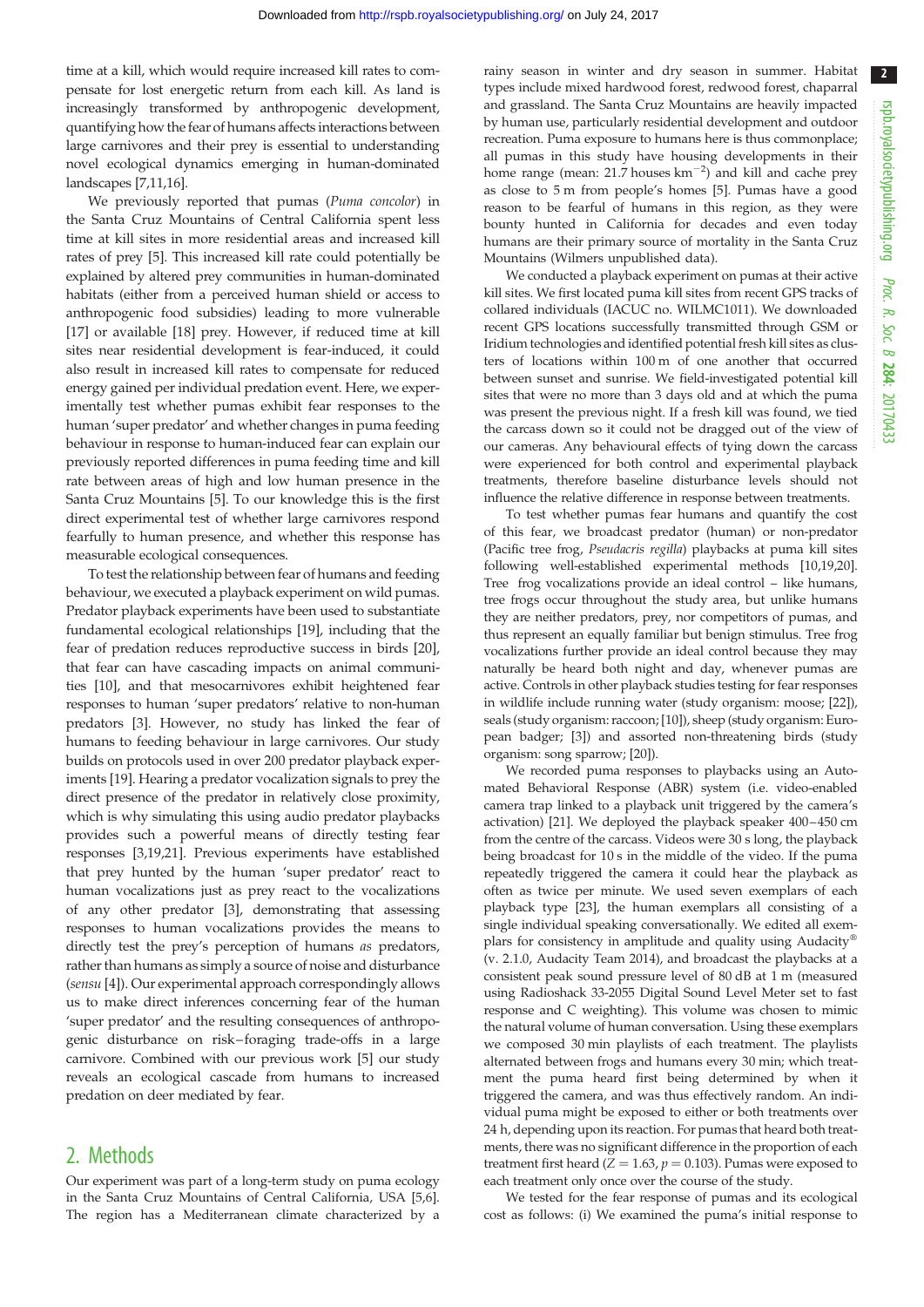

Figure 1. Responses of pumas to predator (human) and non-predator (frog) playbacks at puma feeding sites. (a) Proportion of pumas that fled following their first exposure to frog or human playbacks. (b) Latency in time to return (rank) after initial payback exposure. (c) Total time spent feeding during the first 24 h of playback treatment. Bars represent standard error. Although transformation of feeding data was required to meet normalization assumptions for our analysis, here we show mean and standard error of raw feeding time measures for purposes of visualization. (Online version in colour.)

the playbacks by quantifying whether the puma fled (ran away) upon first hearing a treatment. We tested for significant differences in fleeing using Fisher's exact test. (ii) We assessed recovery time following puma initial exposure to each playback as the time difference between their first exposure to a playback treatment and the next video in which they subsequently appeared (hereafter, 'latency to return time'). We ranked the latency to return time for each trial, assigning the highest rank to individuals who did not return. We tested for a treatment effect by applying a Mann–Whitney U test to the ranked return times. Some pumas were exposed to both treatments enabling us to additionally test these two responses (fleeing and latency) using repeated-measures Wilcoxon matched pairs tests, which provided qualitatively the same answers, reinforcing the robustness of the results. Because there is no qualitative difference, but these repeated-measure tests do necessitate excluding some individuals, we report the results of the between-group comparisons to best reflect the full dataset. (iii) We measured the aggregate effect of hearing a playback treatment on feeding time by calculating the total time a puma was observed feeding during each treatment over the course of 24 h. We Box-Cox transformed these data to meet normality assumptions and tested for differences using ANOVA. Again, because some pumas were exposed to both treatments, we began by including individual identity as a random effect in the feeding analysis (the only parametric test), but because this did not explain any additional variation we removed it from the model and accordingly report results from the univariate (predator versus non-predator) fixed effects model.

### 3. Results

We successfully conducted 29 experimental trials on 17 pumas. All 17 heard non-predator (frog) playbacks and 12 were exposed to both predator (human) and non-predator (frog) playbacks. Pumas fled in the majority of cases (83%) upon first hearing humans and only once upon first hearing frogs (6%; figure 1a; Fisher's exact  $p < 0.001$ ). The latency to return time after pumas first heard a treatment was significantly greater in response to human playbacks (figure 1b; M-W  $U_{12,17} = 151.5$ ,  $p = 0.028$ ) because pumas returned to the carcass less often following their first hearing of a human playback (42% of trials) than following their first hearing of a non-predator (frog) playback (18%), or if they did return, they took longer to do so after first hearing humans (median  $= 20$  min, range  $= 0-257$ ) than after first hearing frogs (median  $= 2$  min, range  $= 0-40$ ). Feeding time was significantly less for the human treatment than the non-predator (frog) treatment  $(F_{1,27} = 5.74, p = 0.024$ ; figure 1c). Over the course of 24 h, pumas fed for less than half as long when exposed to humans  $(4.6 \pm 2.9 \text{ SE min})$ ; median = 0.03 min) as when exposed to frogs  $(10.4 \pm 3.1 \text{ SE min})$ ; median = 4.5 min).

## 4. Discussion

Our results experimentally demonstrate that fear of the human 'super predator' induces substantial behavioural changes in pumas, ultimately leading to significant reductions in time spent feeding. We observed almost unanimous fleeing behaviour in response to the human playback treatment, directly tying a strong fear response to subsequent declines in feeding. Our previous work showed that pumas nearly halve their feeding time of deer in suburban areas compared to areas with less housing [[5](#page-3-0)]. The halving of feeding time during human trials compared to non-predator trials that we observed in this study suggests that this difference in puma behaviour at kills based on nearby housing densities can be fully accounted for by fear, and that this consequently causes pumas to increase their kill rates by 36% [\[5\]](#page-3-0). In a previous study we found that deer occupancy was not influenced by housing density, therefore it is unlikely that relative deer availability explains observed changes in kill rate [\[18](#page-4-0)]. Our results support the conclusion that increased kill rates in residential areas are driven by a top-down mechanism (fear of humans), rather than a bottom-up mechanism (availability of prey). Thus, non-consumptive forms of human disturbance may alter the ecological role of large carnivores by affecting the link between these top predators and their prey.

Prey generally respond to both direct (e.g. predator vocalizations) and indirect (e.g. moonlight or cover) cues of predation risk, and the strength of their response depends upon both the nature and number of cues. A single direct cue typically induces a stronger response than a single indirect cue, but multiple indirect cues may induce an equivalent or even stronger response than a single direct one [[24](#page-4-0)–[26](#page-4-0)]. Our experiment demonstrates that pumas respond fearfully to a direct cue indicative of the immediate presence of the human 'super predator' (i.e. hearing

3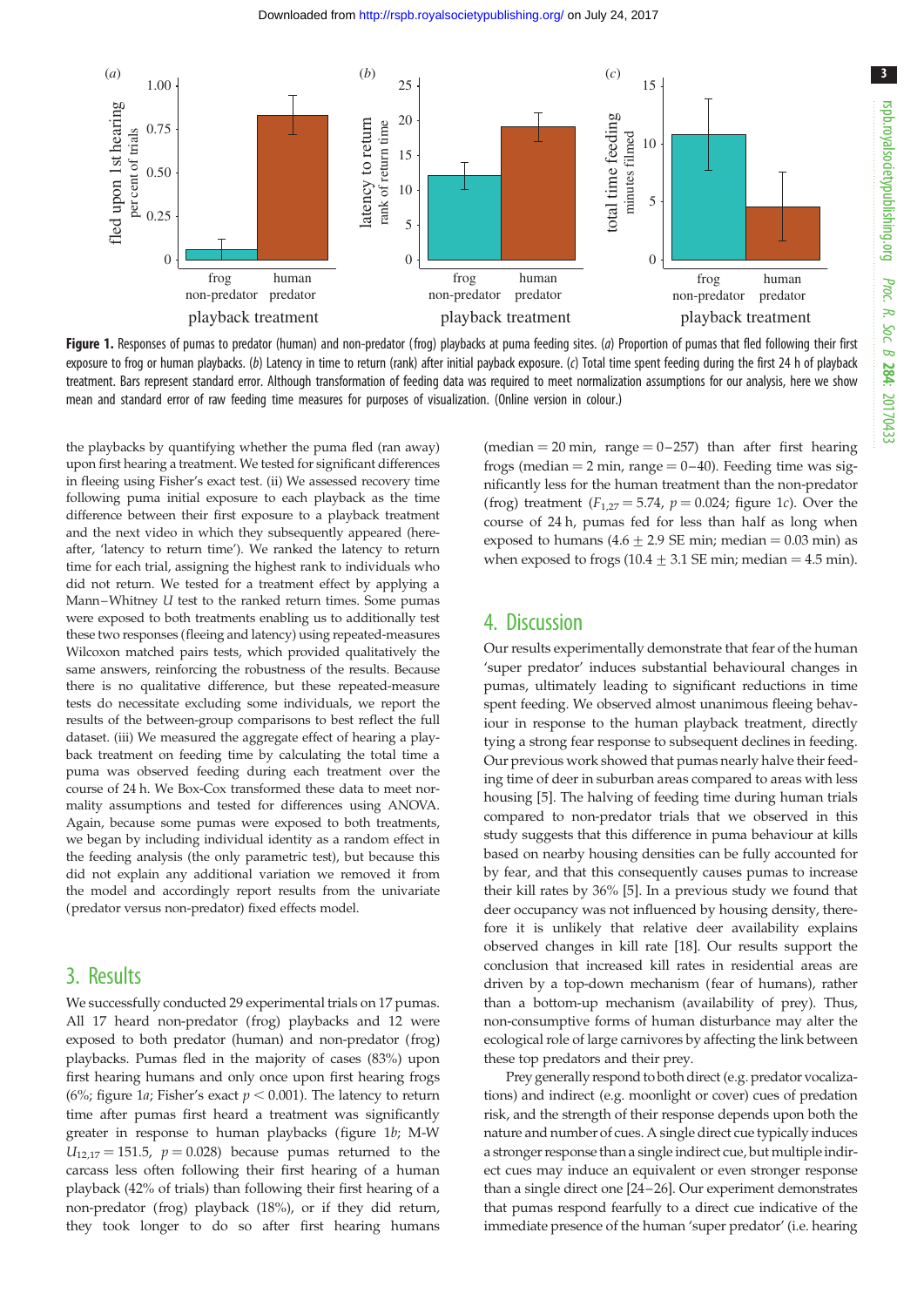<span id="page-3-0"></span>human vocalizations). In human-dominated landscapes, pumas are exposed to multiple indirect cues indicative of the presence of the human 'super predator' (e.g. anthropogenic lighting, sounds of vehicles and dogs), and our previous work shows that pumas respond to these indirect cues [5,6[,18](#page-4-0)]. Our purpose in testing the responses of pumas to human vocalizations was to evaluate the perception of humans as predator, as explained above. In the present study, exposure to a single direct cue (hearing human vocalizations) had the same magnitude of effect on feeding time as did cumulative indirect (e.g. lighting, vehicles) and less direct (e.g. hearing humans at a distance) cues [5], as might be expected in the response of any prey to any predator. Fear-induced trophic cascades are not caused by responses to a specific cue, but by prey responding to any and every cue signalling the presence of the predator it fears [9,10[,25\]](#page-4-0).

Our results are consistent with theoretical predictions made from other playback experiments that have demonstrated the ability for humans to cause fear responses in wildlife [3] and for fear responses in carnivores to cascade to lower trophic levels [10]. We have combined these concepts in context of large carnivores due to their important regulatory role and susceptibility to disproportionately high mortality rates via the human 'super predator' [1]. Our results show that large carnivores are not exempt from human-induced fear, and that human impacts on their feeding behaviour might have surprising cascading effects.

In this study, we implemented a novel ABR playback experiment [\[21](#page-4-0)] to quantify a large carnivore's behavioural response to humans. Such direct testing of human disturbance has not previously been done on a large carnivore due to the challenge of observing these animals in the wild. Our use of recent puma kill sites accompanied by the integrated ABR technology allowed us to make inferences on humans as a driver of risk – foraging trade-offs in a large carnivore. Similar methods could be executed on other elusive species to investigate a diversity of risk responses to invasive predators, extirpated predators or competing predators.

Overlap between large carnivores and humans is increasing in regions where continued agricultural and residential development coincides with the recovery of large carnivore populations [[27,28\]](#page-4-0). Although the coadaptation of humans and carnivores can lead to coexistence in human-dominated landscapes [\[29](#page-4-0)], carnivore behavioural adaptations might result in unintended indirect effects on other species [11]. Our work suggests that fear-induced trophic cascades instigated by the human 'super predator' are likely to contribute to altered ecological dynamics in human-dominated landscapes. As the habitats used by wildlife and humans are increasingly shared, additional work is needed on the extent to which fear in top predators cascades through ecosystems.

Data accessibility. Data have been made available in the Dryad data repository:<http://dx.doi.org/10.5061/dryad.6pn0b> [[30\]](#page-4-0).

Authors' contributions. J.A.S., M.C., C.C.W. and L.Y.Z. conceived of; J.A.S., J.P.S., M.C., C.C.W. and L.Y.Z. designed; and J.A.S., A.C. and C.C.W. conducted the study. J.A.S., M.C., A.C. and D.R. processed and analysed data. J.A.S. wrote the manuscript, with help from J.P.S., M.C., L.Y.Z. and C.C.W. All authors gave final approval for publication.

Competing interests. We have no competing interests.

Funding. Funding was provided by National Science Foundation grant #1255913, the Gordon and Betty Moore Foundation, and the Natural Sciences and Engineering Research Council of Canada.

Acknowledgements. We thank P. Houghtaling, C. Fust, S. McCain and many undergraduate volunteers for assistance with fieldwork. We thank the California Department of Fish and Wildlife, C. Wylie, D. Tichenor, B. Milsap and T. Collinsworth for their assistance capturing pumas, and the many landowners that have allowed us access to their property. We thank Rob Magrath for his helpful comments on the manuscript.

## **References**

- 1. Darimont CT, Fox CH, Bryan HM, Reimchen TE. 2015 The unique ecology of human predators. Science 349, 858– 860. [\(doi:10.1126/science.aac4249](http://dx.doi.org/10.1126/science.aac4249))
- 2. Frid A, Dill LM. 2002 Human-caused disturbance stimuli as a form of predation risk. Conserv. Ecol. 6, 11. ([doi:10.5751/ES-00404-060111\)](http://dx.doi.org/10.5751/ES-00404-060111)
- 3. Clinchy M, Zanette LY, Roberts D, Suraci JP, Buesching CD, Newman C, Macdonald DW. 2016 Fear of the human 'super predator' far exceeds the fear of large carnivores in a model mesocarnivore. Behav. Ecol. 27, 1826– 1832. ([doi:10.1093/beheco/](http://dx.doi.org/10.1093/beheco/arw117) [arw117\)](http://dx.doi.org/10.1093/beheco/arw117)
- 4. Dorresteijn I, Schultner J, Nimmo DG, Fischer J, Hanspach J, Kuemmerle T, Kehoe L, Ritchie EG. 2015 Incorporating anthropogenic effects into trophic ecology: predator– prey interactions in a humandominated landscape. Proc. R. Soc. B 282, 20151602. [\(doi:10.1098/rspb.2015.1602\)](http://dx.doi.org/10.1098/rspb.2015.1602)
- 5. Smith JA, Wang Y, Wilmers CC. 2015 Top carnivores increase their kill rates on prey as a response to human-induced fear. Proc. R. Soc. B 282, 20142711. [\(doi:10.1098/rspb.2014.2711](http://dx.doi.org/10.1098/rspb.2014.2711))
- 6. Wilmers CC, Wang Y, Nickel B, Houghtaling P, Shakeri Y, Allen ML, Kermish-Wells J, Yovovich V,

Williams T. 2013 Scale dependent behavioral responses to human development by a large predator, the puma. PLoS ONE 8, e60590. [\(doi:10.](http://dx.doi.org/10.1371/journal.pone.0060590) [1371/journal.pone.0060590\)](http://dx.doi.org/10.1371/journal.pone.0060590)

- 7. Oriol-Cotterill A, Valeix M, Frank LG, Riginos C, Macdonald DW. 2015 Landscapes of Coexistence for terrestrial carnivores: the ecological consequences of being downgraded from ultimate to penultimate predator by humans. Oikos 124, 1263-1273. [\(doi:10.1111/oik.02224](http://dx.doi.org/10.1111/oik.02224))
- 8. Ordiz A, Støen OG, Delibes M, Swenson JE. 2011 Predators or prey? Spatio-temporal discrimination of human-derived risk by brown bears. Oecologia 166, 59 – 67. ([doi:10.1007/s00442-011-1920-5\)](http://dx.doi.org/10.1007/s00442-011-1920-5)
- 9. Schmitz OJ, Krivan V, Ovadia O. 2004 Trophic cascades: the primacy of trait-mediated indirect interactions. Ecol. Lett. 7, 153– 163. [\(doi:10.1111/j.](http://dx.doi.org/10.1111/j.1461-0248.2003.00560.x) [1461-0248.2003.00560.x\)](http://dx.doi.org/10.1111/j.1461-0248.2003.00560.x)
- 10. Suraci JP, Clinchy M, Dill LM, Roberts D, Zanette LY. 2016 Fear of large carnivores causes a trophic cascade. Nat. Commun. 7, 10698. [\(doi:10.1038/](http://dx.doi.org/10.1038/ncomms10698) [ncomms10698\)](http://dx.doi.org/10.1038/ncomms10698)
- 11. Kuijper DPJ, Sahlén E, Elmhagen B, Chamaillé-Jammes S, Sand H, Lone K, Cromsigt JPGM. 2016

Paws without claws? Ecological effects of large carnivores in anthropogenic landscapes. Proc. R. Soc. B 283, 20161625. [\(doi:10.1098/rspb.2016.1625\)](http://dx.doi.org/10.1098/rspb.2016.1625)

- 12. Estes JA et al. 2011 Trophic downgrading of planet Earth. Science 333, 301– 306. [\(doi:10.1126/science.](http://dx.doi.org/10.1126/science.1205106) [1205106](http://dx.doi.org/10.1126/science.1205106))
- 13. Ripple WJ et al. 2014 Status and ecological effects of the world's largest carnivores. Science 343, 1241484. [\(doi:10.1126/science.1241484](http://dx.doi.org/10.1126/science.1241484))
- 14. Berger J. 2007 Fear, human shields and the redistribution of prey and predators in protected areas. Biol. Lett. 3, 620– 623. ([doi:10.1098/rsbl.](http://dx.doi.org/10.1098/rsbl.2007.0415) [2007.0415](http://dx.doi.org/10.1098/rsbl.2007.0415))
- 15. Muhly TB, Semeniuk C, Massolo A, Hickman L, Musiani M. 2011 Human activity helps prey win the predator-prey space race. PLoS ONE 6, e17050. ([doi:10.1371/journal.pone.0017050](http://dx.doi.org/10.1371/journal.pone.0017050))
- 16. Sih A, Ferrari MCO, Harris DJ. 2011 Evolution and behavioural responses to human-induced rapid environmental change. Evol. Appl. 4, 367– 387. ([doi:10.1111/j.1752-4571.2010.00166.x\)](http://dx.doi.org/10.1111/j.1752-4571.2010.00166.x)
- 17. Williams TM, Wolfe L, Davis T, Kendall T, Richter B, Wang Y, Bryce C, Elkhaim GH, Wilmers CC. 2014 Instantaneous energetics of puma kills reveal